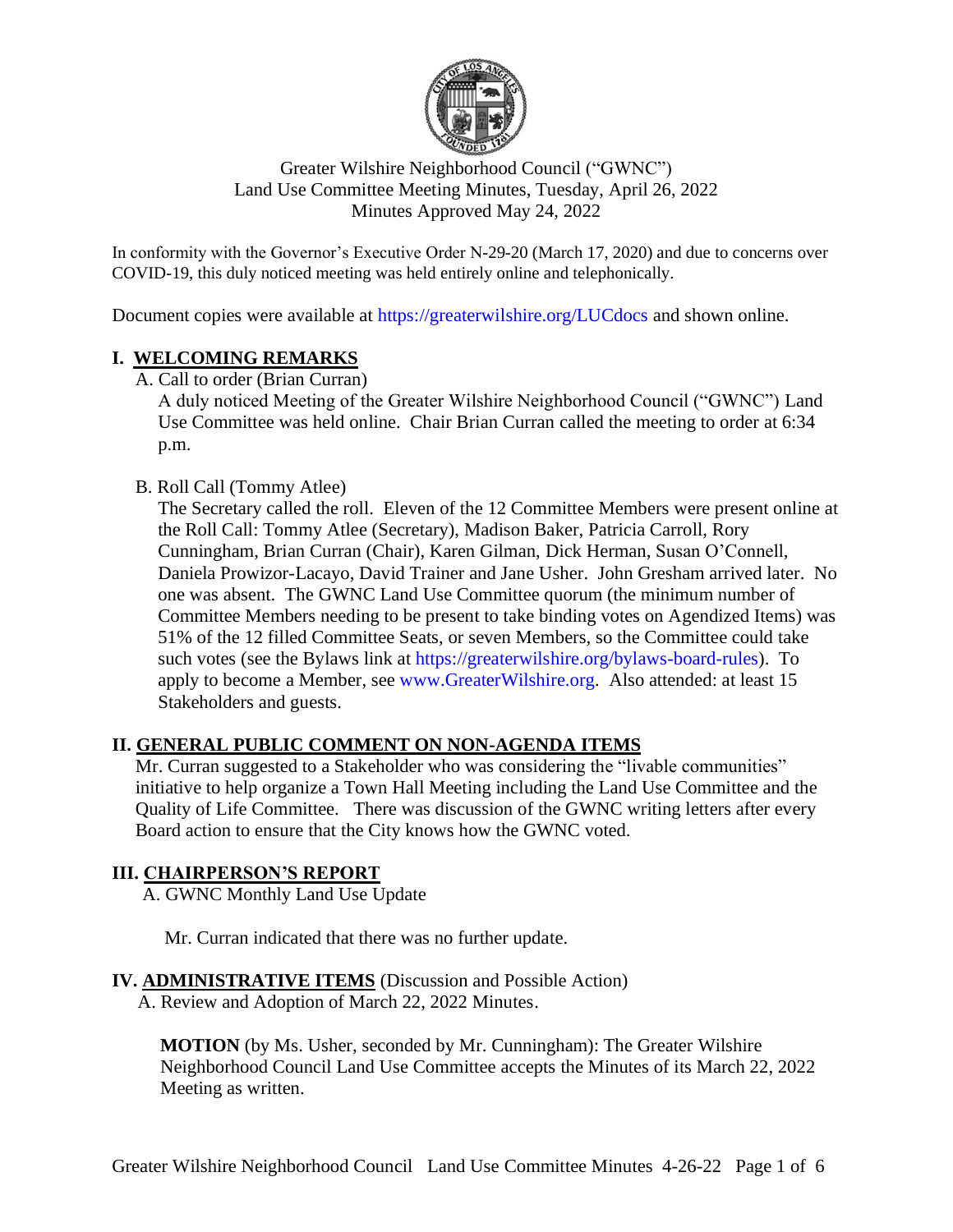*Committee Member John Gresham arrived online at this time (6:38), making 12 Committee Members present online (the Committee quorum was seven).*

**MOTION PASSED** by a roll call vote of the 12 eligible voters present online with 10 in favor ("Yes" or "Aye") (Atlee, Carroll, Cunningham, Curran, Gilman, Gresham, Herman, O'Connell, Trainer and Usher); zero opposed; two abstained (the GWNC counts abstentions as neither "yes" votes nor "no" votes) (Baker and Prowizor-Lacayo).

B. Review of Early Planning Report for possible future action items. It was agreed to invite a representative of the 3377 W. Olympic Blvd. project, a TOC, ["construction of a 7-story, mixed-use development with 153 dwelling units and 5,000 sq ft of ground floor commercial space zoned R3-1 and C2-1."] to present to the Committee.

#### **V. OLD BUSINESS** (Discussion and Possible Action).

[*The following sub-section first paragraphs are copied from the Agenda.*]

A. 5784 with Melrose Ave (5788, 5788 ½, 5786 Melrose Ave): (Maria Impala, Kenneth Sanhueza) Filing date: 12/1/21. Conditional Use Permit for alcohol to allow the sale and dispensing of beer and wine for on-site consumption with ancillary off-site privileges with to-go food orders, in conjunction with an existing 1,450-sf restaurant, Ramen Melrose. The restaurant has 28 seats with proposed hours of alcohol sales from 11 am - 2 am daily. Case no: ZA-2021-9831-CUB. Zoning: C2-1. Area 5: Hancock Park and Area 7: Larchmont Village.

Mr. Curran reminded that the Committee had voted to oppose this until outreach was done, which it was. Ms. Gilman reported that the representative presented April 12 to the LVNA, which voted to oppose the project "because of the late hours of operation proposed." Developer representative Mr. Sanhueza showed slides and presented. There would be no exterior seats. The restaurant would be open until 3:00 a.m. He said they also presented April 18th to the HPHOA. He said "there would be no advertisement of the availability of alcohol on the outside of the rest"; he believed that there would not be significant additional traffic. Mark Alpers, of the HPHOA, reported that they unanimously approved the project. Mr. Gresham was concerned about the precedent of "alcohol sales for take-out"; a nearby ramen restaurant closes at 10:00 p.m. and does not sell any alcohol. He reminded that liquor licenses "run with the land," not only the business. Ms. Prowizor-Lacayo noted that online advertising could include the availability of alcohol. Mr. Sanhueza reported that an LAPD Wilshire Division Vice Unit Officer "had no opposition to the request" and is "processing a letter of non-opposition to the request." The LVNA's Sam Uretsky said "there is no need to add more elements of disruption to the neighborhood."

**MOTION** (by Mr. Atlee, seconded by Mr. Trainer): The Greater Wilshire Neighborhood Council Land Use Committee recommends that the GWNC Board support the application for a Conditional Use Permit for allow the sale and dispensing of beer and wine for on-site consumption with ancillary off-site privileges with to-go food orders for the property located at 5784 with Melrose Ave as presented on April 26, 2022.

**AMENDMENT to the MOTION** (by Mr. Gresham): The Greater Wilshire Neighborhood Council Land Use Committee amends the above Motion to add the phrase "for a period of one year."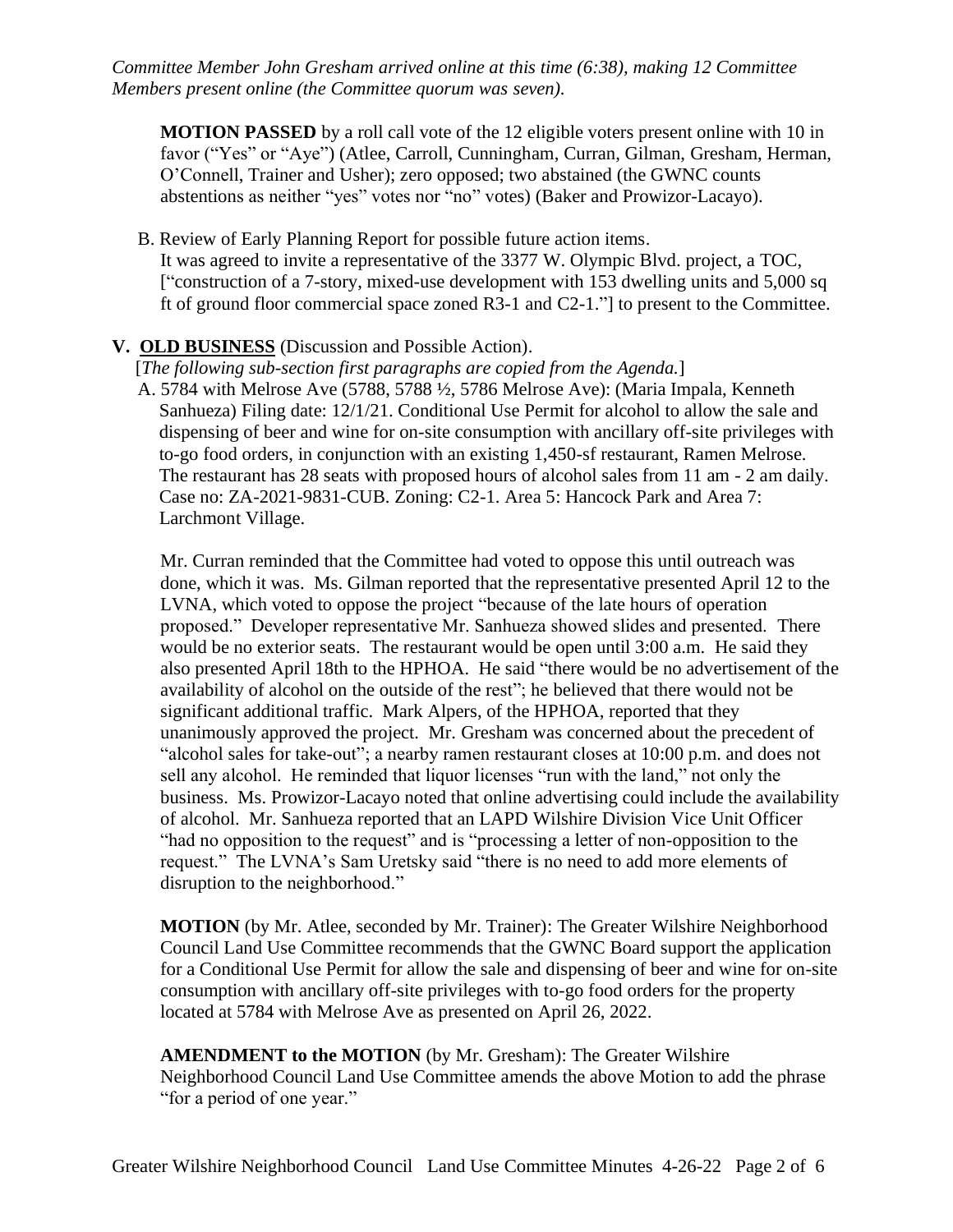#### The **AMENDMENT to the MOTION** was WITHDRAWN by Mr. Gresham.

**MOTION FAILED** by a roll call vote of the 12 eligible voters present online with five in favor ("Yes" or "Aye") (Atlee, Baker, Curran, Herman and Trainer); six opposed ("No" or "Nay") (Carroll, Cunningham, Gilman, Gresham, Prowizor-Lacayo and Usher); one abstained (the GWNC counts abstentions as neither "yes" votes nor "no" votes) (O'Connell).

**MOTION** (by Ms. Usher, seconded by Mr. Atlee): The Greater Wilshire Neighborhood Council Land Use Committee recommends that the GWNC Board support the application for a Conditional Use Permit for allow the sale and dispensing of beer and wine for on-site consumption with ancillary off-site privileges with to-go food orders for the property located at 5784 with Melrose Ave as presented on April 26, 2022, with the liquor service stopping at midnight.

**AMENDMENT to the MOTION** (by Mr. Gresham): The Greater Wilshire Neighborhood Council Land Use Committee amends the above Motion to add the phrase "for a period of one year."

The **AMENDMENT to the MOTION** was WITHDRAWN by Mr. Gresham.

**MOTION PASSED** by a roll call vote of the 12 eligible voters present online with 10 in favor ("Yes" or "Aye") (Atlee, Baker, Carroll, Cunningham, Curran, Herman, O'Connell, Prowizor-Lacayo, Trainer and Usher); two opposed ("No" or "Nay") (Gilman and Gresham); zero abstained.

#### **VI. NEW BUSINESS** (Discussion and Possible Action)

[*The following sub-section first paragraphs are copied from the Agenda.*]

A. 975, 977, 981, 987 S Manhattan Pl: (Jonathan Yang) Filing date: 11/10/21. Replace vacant parking lot with a 6-story, 120-unit multi-family residential building, over 1-story parking garage and two levels of subterranean parking (7-stories total). Amenities include fitness center, pool deck, club room, and roof deck. Case no: DIR-2021-9356-TOC-SPR-HCA, ENV-2021-9357-EAF. Zoning: R4-1. TOC: Tier 3. Area 3: Country Club Heights.

GWNC Administrator Julia Christiansen reported that had reported that the developer never responded to her emails.

**MOTION** (by Mr. Trainer, seconded by Mr. Gresham): The Greater Wilshire Neighborhood Council Land Use Committee recommends that the GWNC Board oppose replacing a vacant parking lot with a 6-story, 120-unit multi-family residential building, over 1-story parking garage and two levels of subterranean parking at 975, 977, 981, 987 S Manhattan Pl: because the applicant did not appear before the Committee.

**MOTION PASSED** unanimously by a roll call vote of the 12 eligible voters present online with all 12 in favor ("Yes" or "Aye") (Atlee, Baker, Carroll, Cunningham, Curran, Gilman, Gresham, Herman, O'Connell, Prowizor-Lacayo, Trainer and Usher); zero opposed; zero abstained.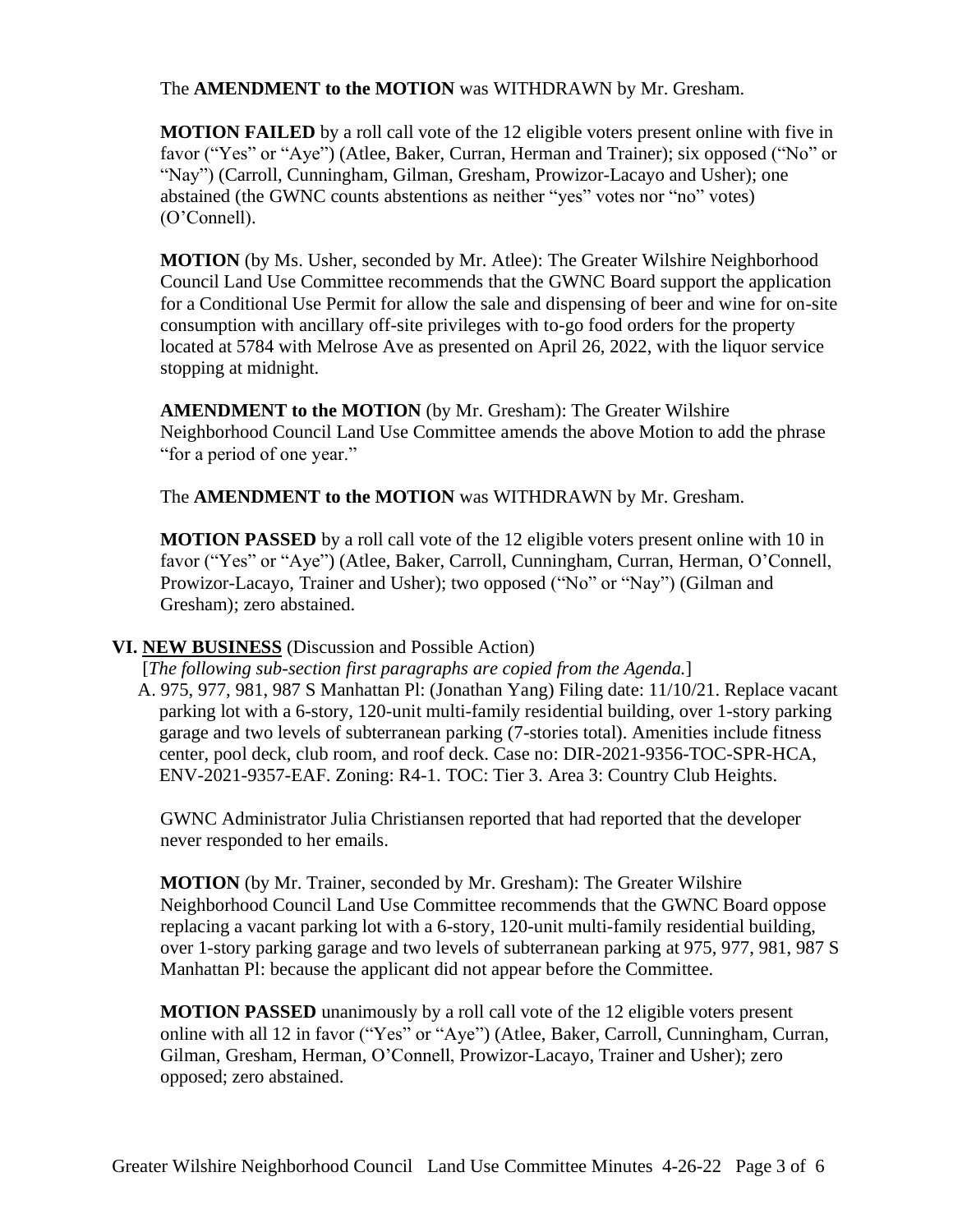- B. Restaurant Beverage Program: The RBP is an administrative review process available for qualifying sit-down restaurants requesting to serve alcoholic beverages. The RBP eliminates the need to obtain a Conditional Use Permit, which significantly shortens the processing time and lowers the cost of obtaining the City's approval. To apply, restaurants must be located in a qualifying geographic area of the city and must comply with a set of 50+ standards. While the ordinance went into effect on March 31, applications for the program will not be accepted until the City Council designates the geographic areas where RBP will be available. City Planning will continue to provide updates as parts of the City become eligible to apply for the program.
	- 1. Alcohol Sensitive Use Zone: In the CR, C1, C1.5, C2, C4, C5, CM, M1, M2, and M3 Zones, the sale or dispensing of alcoholic beverages for consumption on the premises shall be allowed administratively for one year without obtaining a conditional use approval as otherwise required, if all of the requirements and standards are met. Upon the completion of the one year provisional period, a review shall be completed and a determination shall be made if the sale or dispensing of alcoholic beverages for consumption on the premises shall be allowed to continue per the administrative clearance.

Ms. Usher explained the above, saying that this new City program "provides an opportunity for review" and would ask the City Council to designate Lower Larchmont between Beverly and 1st as a "Sensitive Use" area. Windsor Square resident Gary Gilbert opposed this and listed reasons why he believed "it sets a terrible precedent" and is "a gross misapplication of a City Ordinance," reporting that restaurants there have, for many years, served alcohol with no reported problems. Resident John Welborne supported the "Sensitive Use" designation. Amy Forbes, a Windsor Square Homeowners Association (WSHOA) Member, supported the RBP, saying that it would provide a review after one year that would protect the neighborhood if any of those restauranteurs sells their business to a less responsible owner. WSHOA Member Isabel Murr supported the designation. Ms. Usher noted that CD13 wasn't sure when the new Sensitive Uses map will be approved, so that it was important to vote at this meeting.

**MOTION** (by Ms. O'Connell, seconded by Mr. Trainer): The Greater Wilshire Neighborhood Council Land Use Committee

"I move that the GWNC act to request that Lower Larchmont (from First to Beverly) be designated by the City as a sensitive-use zone under the City's Restaurant Beverage Program ordinance due to: (1) its Neighborhood Commercial planning designation, (2) the designation of all adjacent land uses as Low Residential and HPOZ, and (3) its hundred year history of no hard liquor uses. The one-year monitoring and compliance review required for sensitive-use zones will enable the restaurants, neighborhood and the City to learn whether the Restaurant Beverage Program works well on Lower Larchmont and should therefore continue in perpetuity."

*Committee Member Daniela Prowizor-Lacayo had left by this time, making 11 Committee Members present online (the Committee quorum was seven).*

> **MOTION PASSED** by a roll call vote of the 11 eligible voters present online with nine in favor ("Yes" or "Aye") (Baker, Carroll, Cunningham, Curran, Gilman,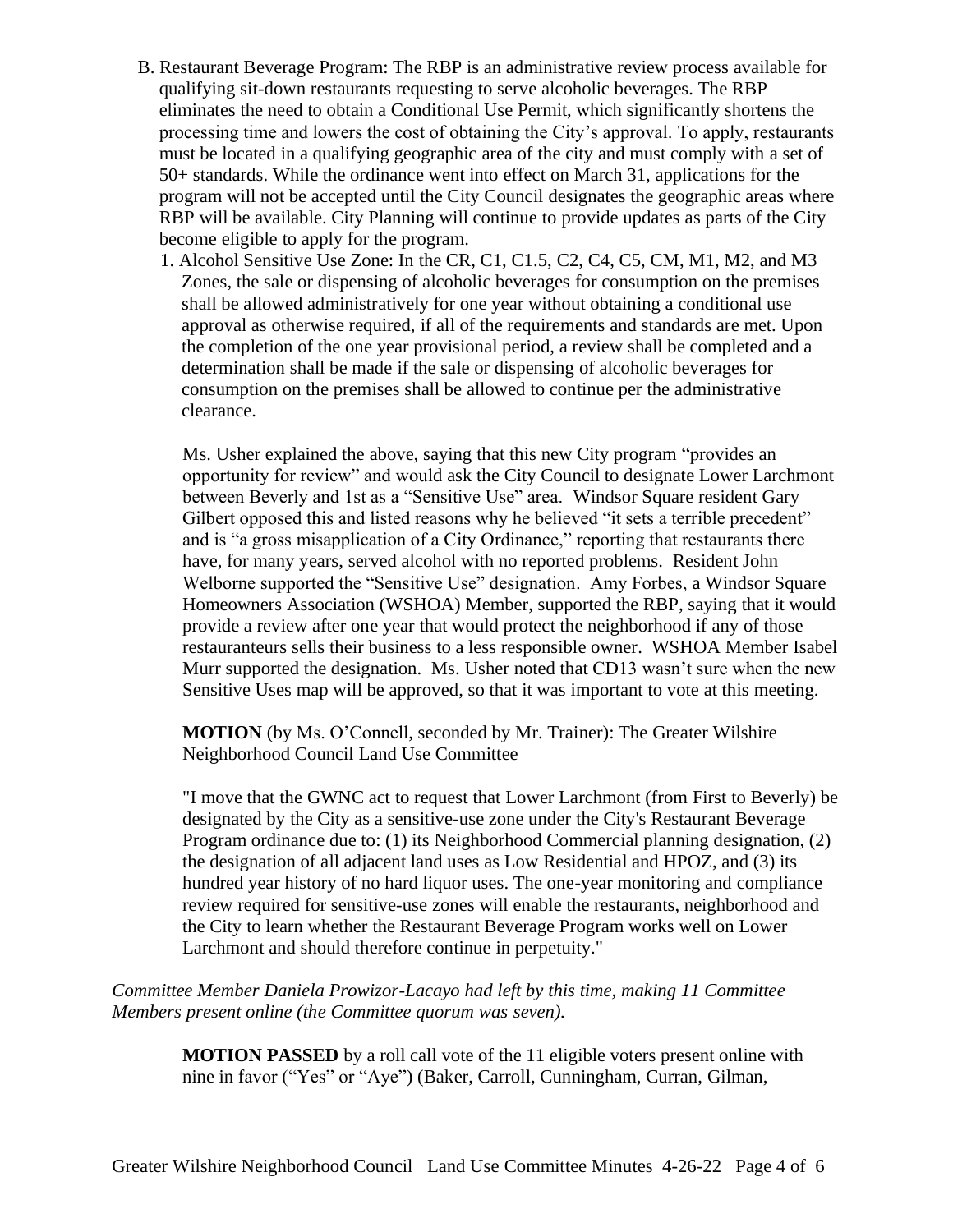Gresham, O'Connell, Trainer and Usher); zero opposed; two abstained (the GWNC counts abstentions as neither "yes" votes nor "no" votes) (Atlee and Herman).

# **VII. REQUESTS FOR FUTURE AGENDA ITEMS** (Discussion and Possible Action)

[*The following sub-section first paragraphs are copied from the Agenda.*]

A. 6101-6117 W. Melrose Ave & 713-735 N. Seward St: (Ann D'Amato) Filing date: 4/9/21. Demo of existing 1-story commercial building and surface parking lot, and construction of a 5-story, 74-ft tall commercial development with a total floor area of 67,889 sq ft, 168 parking spaces and 26 bicycle spaces. The Project proposes a FAR of 1.88 to 1. Case no: CPC-2021-2908-ZC-HD-ZAD-WDI-SPR, ENV-2021-2909-MND. Zoning: Melrose C4-1XL; Seward CM-1VL. TOC: not eligible. Area 8: Melrose. Applicants have met with the Larchmont Village HOA, Hancock Park HOA, and SoHo NA. All input has been shared with the developer for consideration and action. Public Hearing: 3/30; CPC Hearing: Thursday, June 9.

There was discussion that the developer talked with the Larchmont Village Neighborhood Association and the Hancock Park has a Homeowners Association (HPHOA). No Motion was made or vote taken.

B. 5001 W. Wilshire Blvd: (Eric Shabsis) Filing date: 4/22/21. Demo of an existing 2-story 36,330 square-foot commercial development and the construction of a new 8-story 105-ft, 242 unit mixed use building. Zoning: C4-2D. Case no: DIR-2021-3326-TOC-SPR-VHCA. TOC: Tier 3. Area 6: La Brea-Hancock. Applicants have not yet presented to the LUC, but have met with the Hancock Park HOA and La Brea Hancock HOA (as of 3/11/22). They intend to work out some of the issues raised at those meetings and go back to the HOAs with their response.

Ms. Chvatal reported that the HPHOA) will meet again with the developer in early May. Issues include balconies, and a swimming pool that'd be "lit until late at night." No Motion was made or vote taken.

C. 6535 W. Melrose Ave, Ste 102: (Terri Dickerhoff) Filing date: 3/9/22. CUP to allow the on-site sale of full alcohol in conjunction with a 2,605 sf. full service restaurant (Sushi Palace) in a new mixed use building, with 56 indoor and 28 outdoor seats. Hours of operation will be 7 am-2 am indoor, outdoor until 11 pm, daily. Zoning: [Q] C2-1VL-SN. Case no: ZA-2022-1671-CUB, ENV-2022-1672-CE. Area 8: Melrose. Applicants presented to the LUC on 2/22/22 and agreed to meet with the Hancock Park HOA and SoHo NA.

Ms. Chvatal reported that the developer has not met with the HPHOA. Sheri Gasche, of the South Hollywood Neighborhood Association, will meet with the developer regarding late night operation and that parking access is planned to be through the alley adjacent to homes. No Motion was made or vote taken.

# **VIII. PROJECTS COVERED BY OTHER BOARDS** (for Information Only)

A. 543 N. Wilcox Ave (Hancock Park HPOZ): 1,666 sf, 2-story addition to rear of existing 2-story residence. Case no: DIR-2022-1438-COA, ENV-2022-1439-CE.

Mr. Curran noted the above.